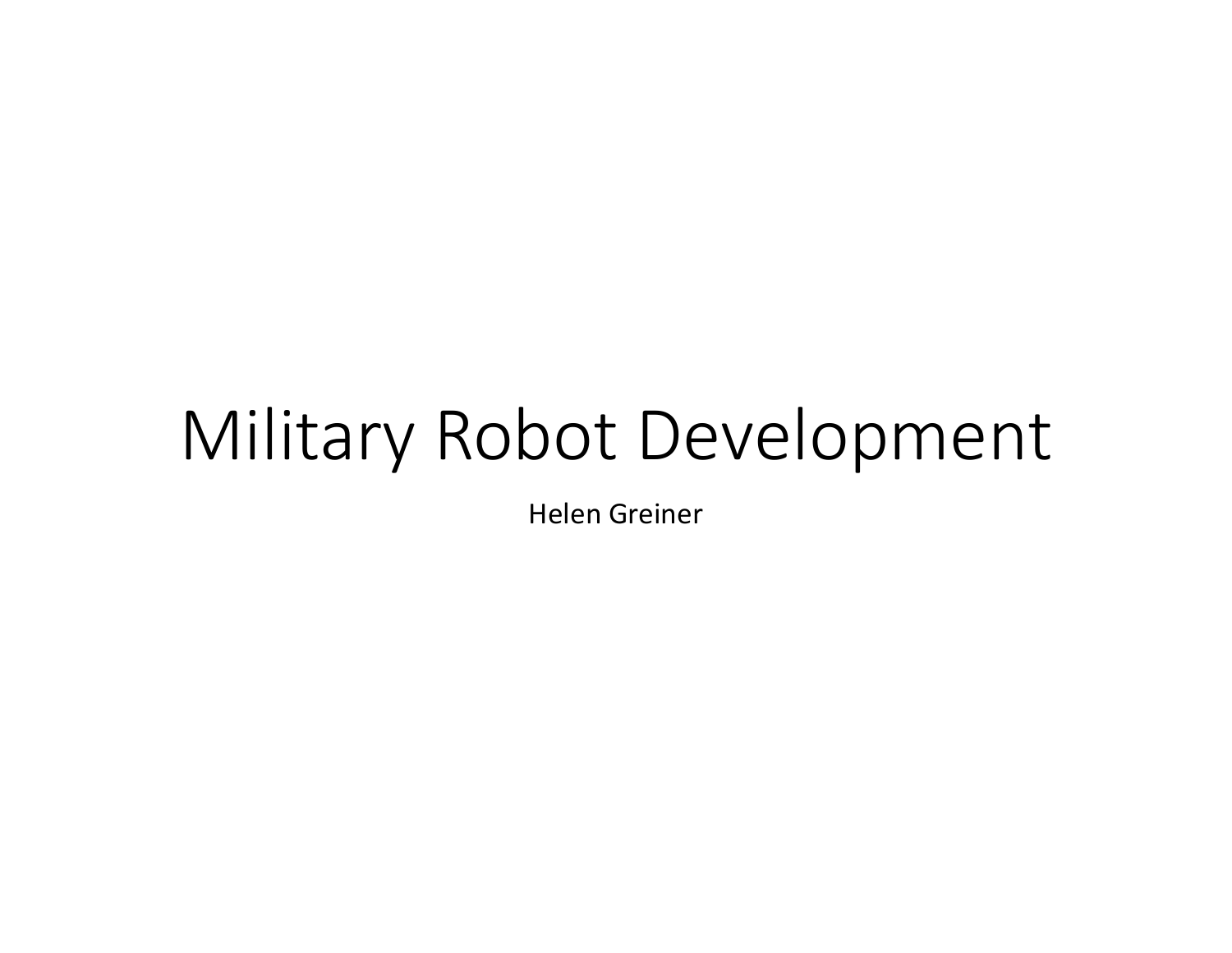#### Some Downsides to Robots on Battlefield

- More complexity might mean less reliability
- More complexity makes service and support more difficult
- Sensors may transmit energy that may be detectable
	- Active sensors: LIDAR, RADAR
	- Passive sensors: FLIR, vision, acoustic
- Not as autonomous as a soldier
- No "common sense"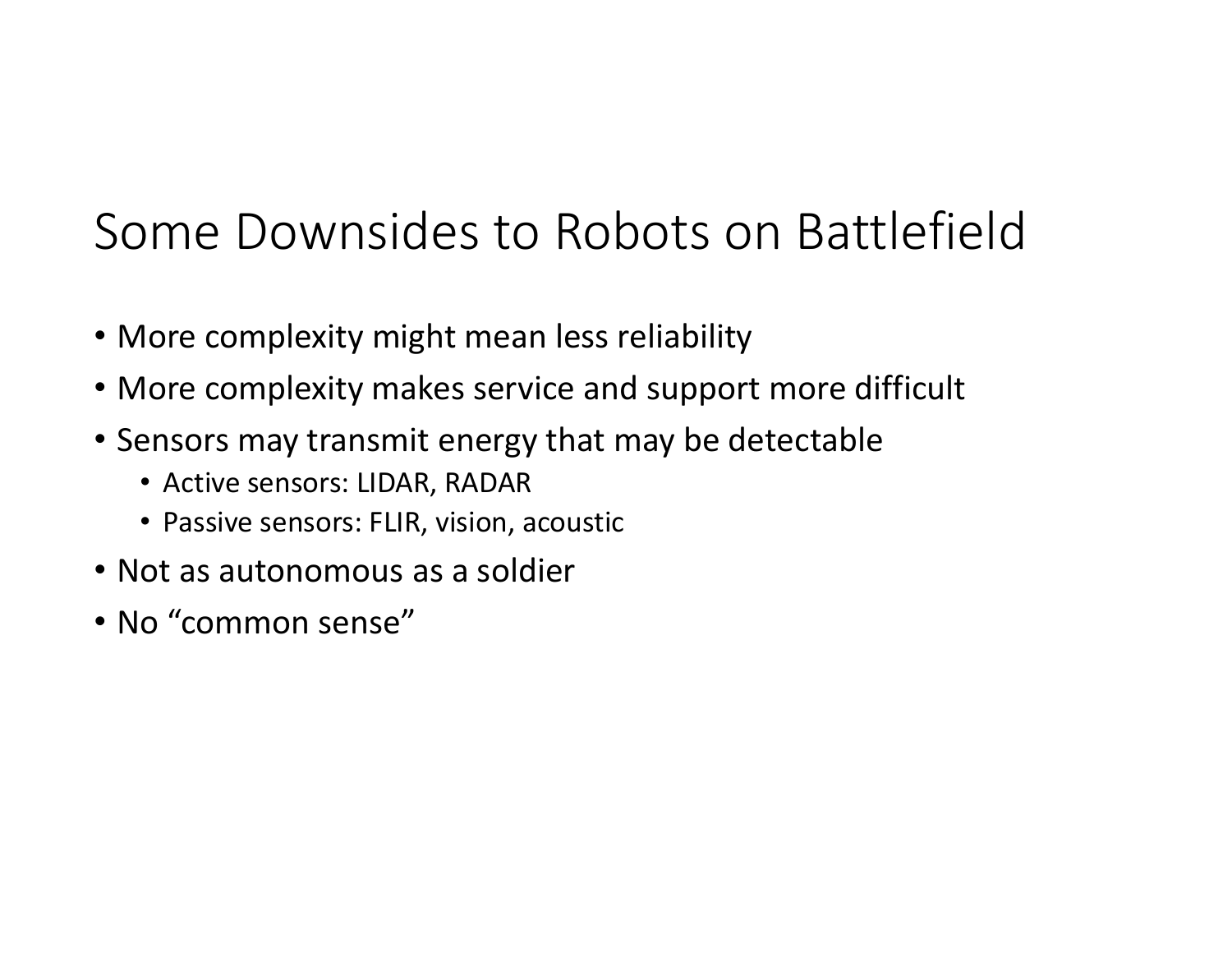# So there better be darn good reasons

- Safer standoff distance
- Riskier missions
	- Get closer
	- Check for non‐combatants
	- Shoot second
	- Commander sign off
- Longer missions
- Soldier comfort not design criterion
- Soldier protection not needed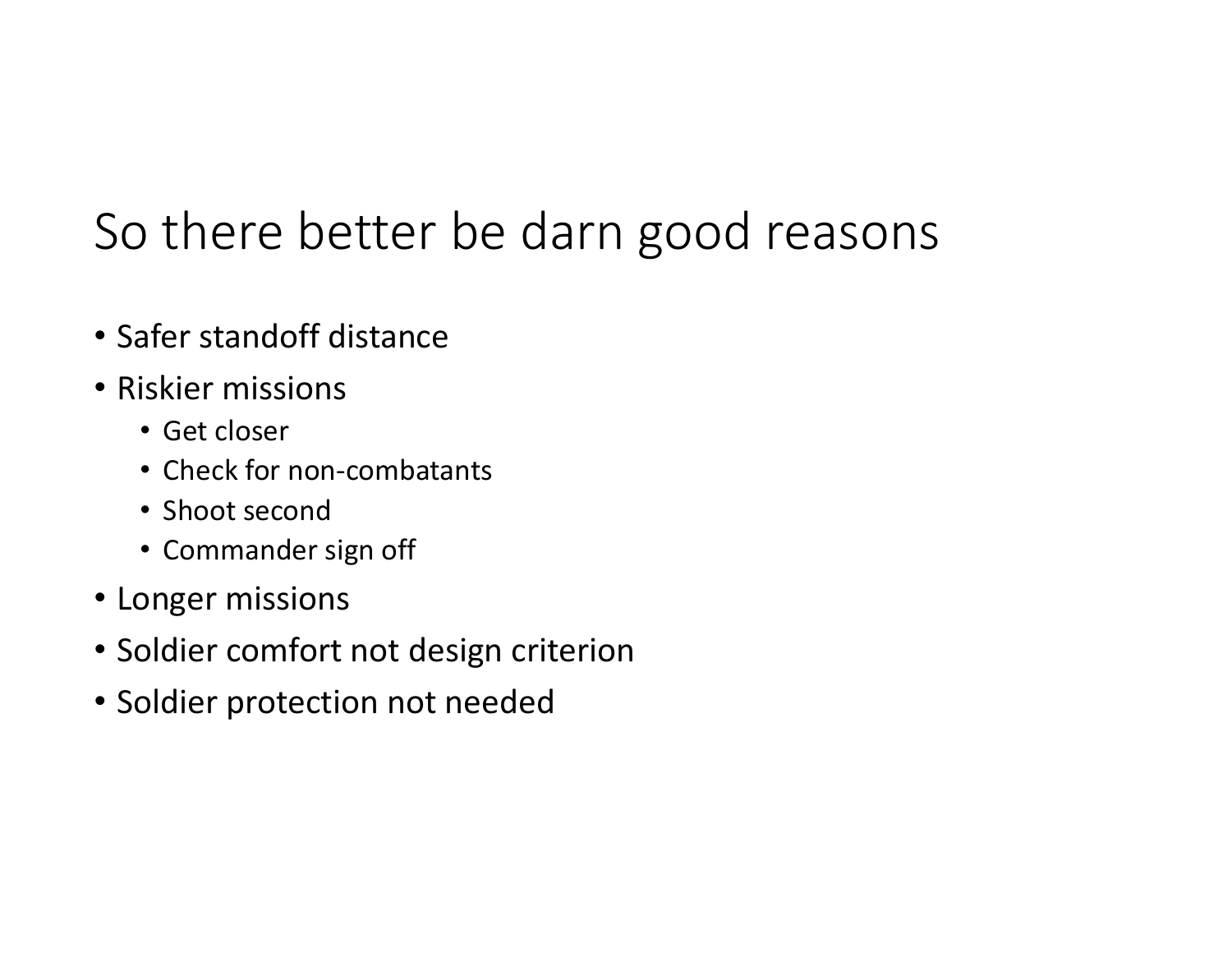Unmanned systems will be an important disruption in combat

#### Arguments

- Comms will be disrupted‐>they will be more autonomous
- Sensors can be spotted‐>passive sensor techniques will mature
- No common sense‐>neither do missiles, use appropriately
- Technology isn't ready‐>the only way to make it ready is to build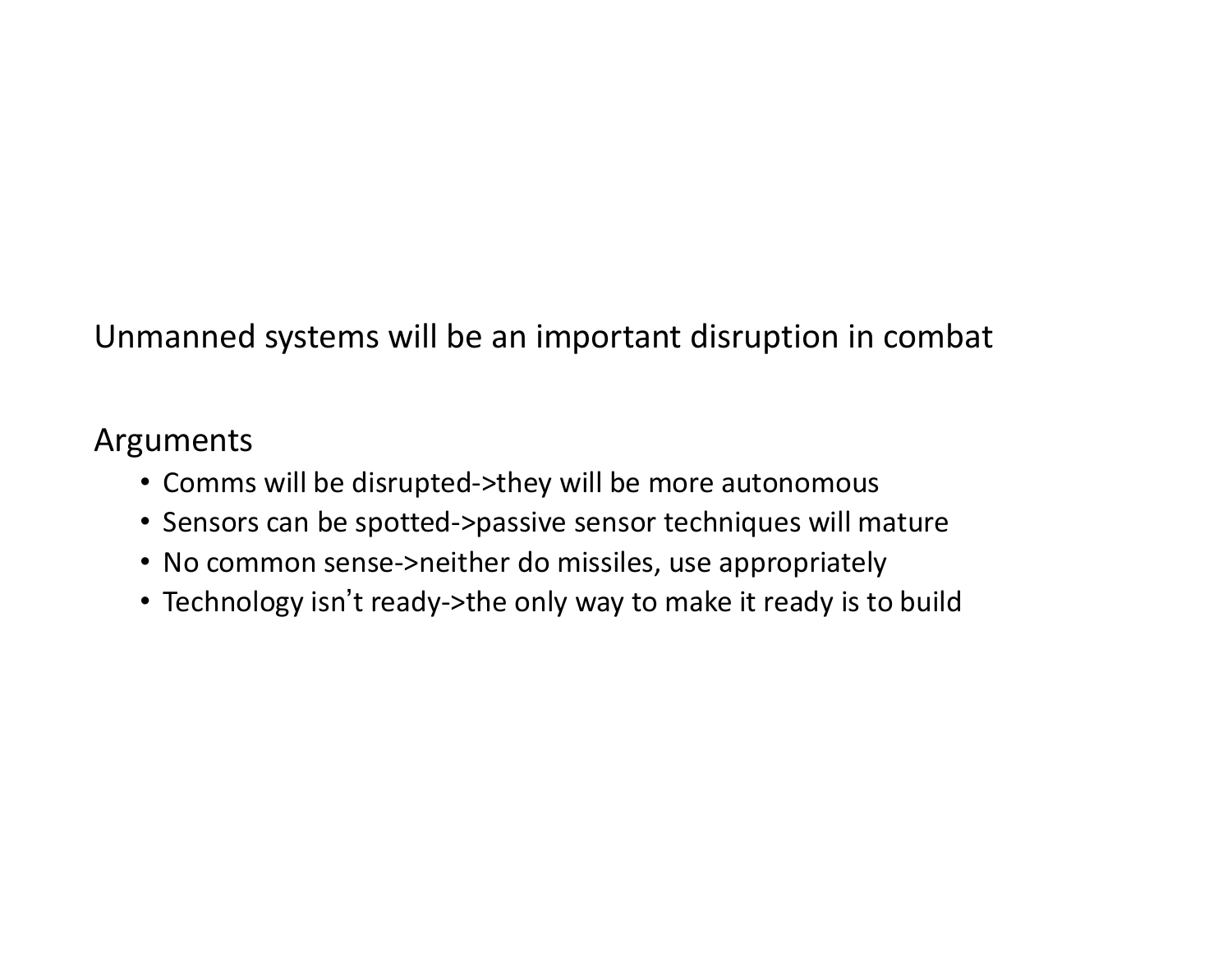### Things We Could Improve

- Best value criteria, not lowest cost
	- Delivery of similar product in past
	- Multi‐generation design
	- User feedback
- Recognize that field needs nurturing
- Multi-generation product lines are more likely to succeed than one shot development efforts
- Commit to quantity predictions for programs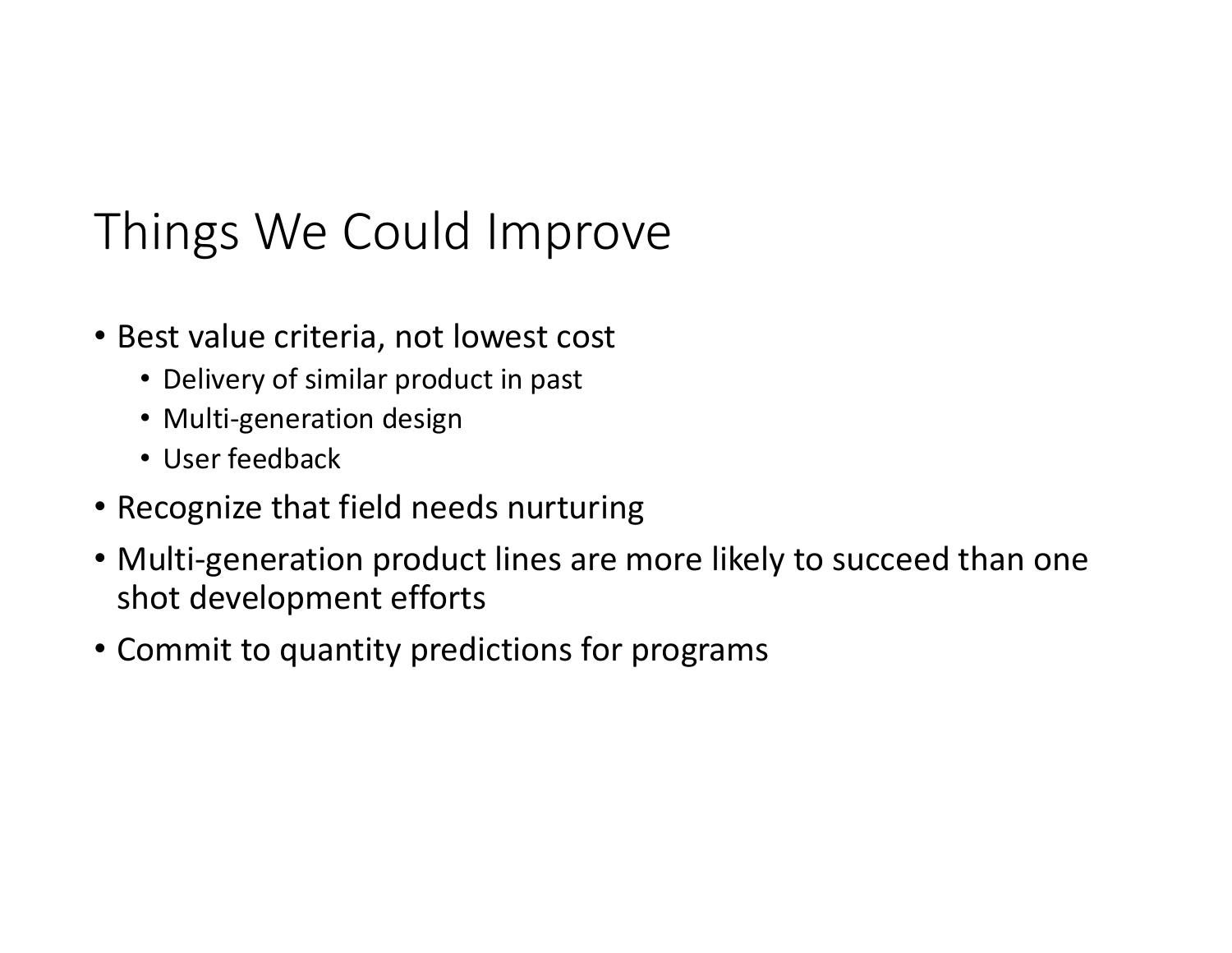#### Think in Generations

- Innovate, develop, test
- Roll out to select units
- Test, upgrade, purchase, repeat
- Help technologies and systems cross "valley of death"
- Keep production lines running

If you are not fielding, you are failing ‐General Rick Lynch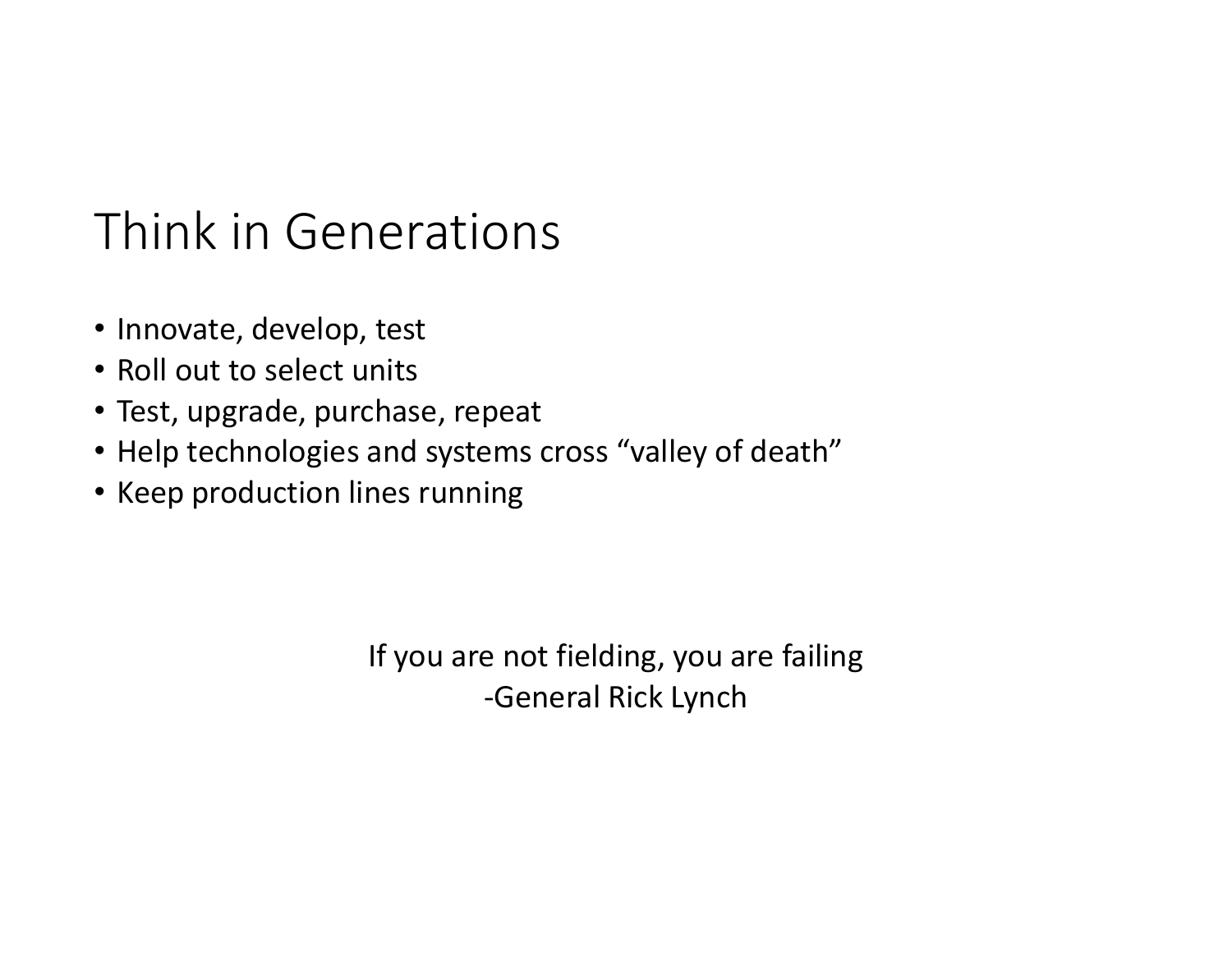# Things that have improved

- Futures Command
	- New way of doing business
	- Focus on the future and how tech can be applied
	- More tightly coupled
		- CFTs, IPTs
		- Colocation, tightly coupled to ASA(ALT) PEOs
- New Contracting Mechanisms
	- 804 Middle Tier Acquisition
	- Industry Consortiums with OTA contracts
- Robot Programs of Record
	- Programs of Record (POR)
	- More in development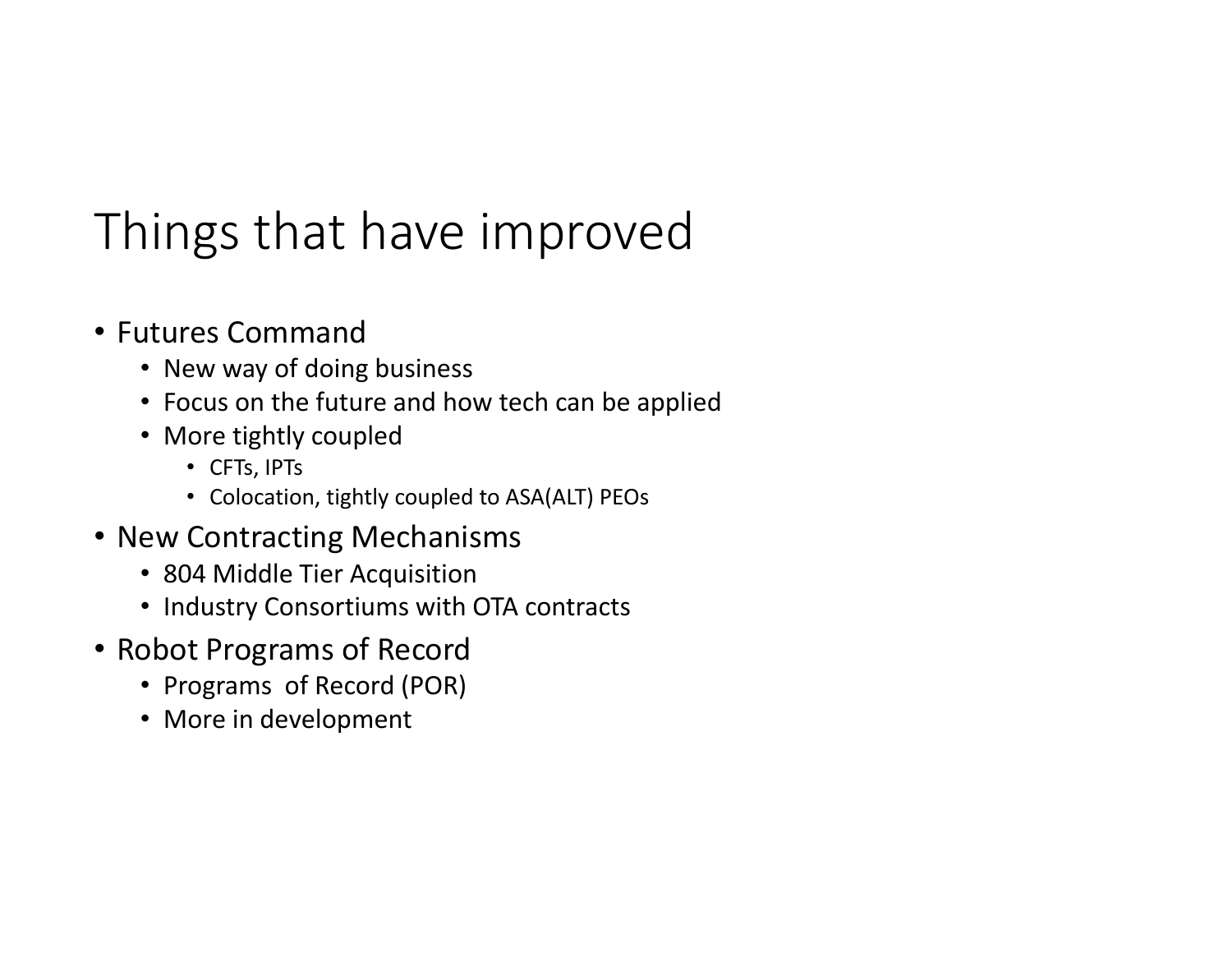#### Culture for Tech Development

- Hard technical discussions early
- Ideas come from everywhere in the community
- Best tech input comes from most close to tech not top of hierarchy
- Best decision comes from leaders with access to differing input
- Healthy competition of ideas is good
- Leaders should change their minds upon reflection or when presented with new data
- Never shoot the technical messenger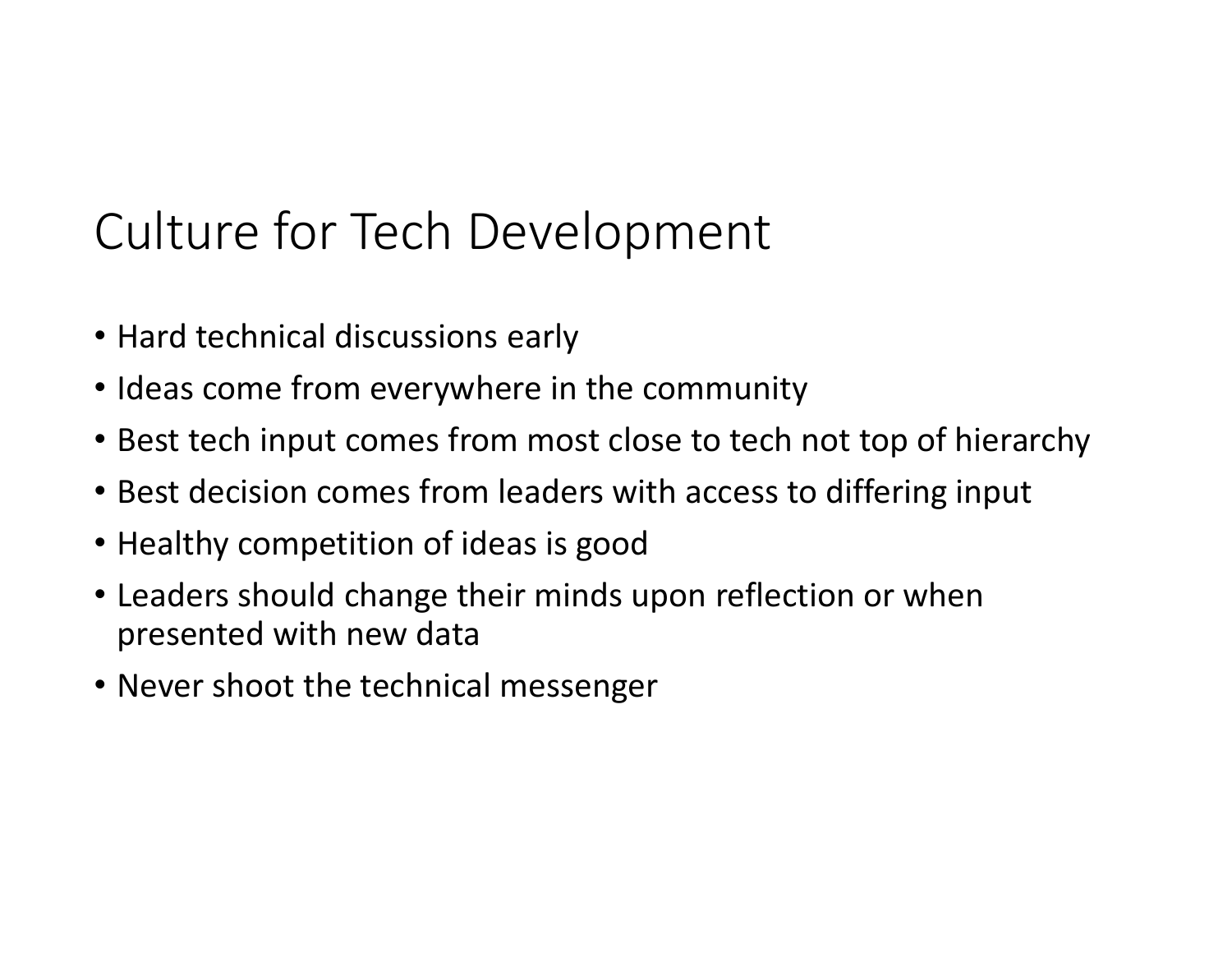### Family of Robotic Systems \*

\* Subject to size, weight, and power realities

- Army needs commonality in robots to
	- Reduce sustaining costs
	- Help ATEC certification
	- Helps small companies compete
	- Reuse technology between programs and platforms
	- Must respect "secret sauce" intellectual property
- Commonality MUST NOT
	- Stifle innovations, so
		- Exceptions can be made for good reasons
		- Exceptions may dictate future direction
	- Inhibit performance ie add too much latency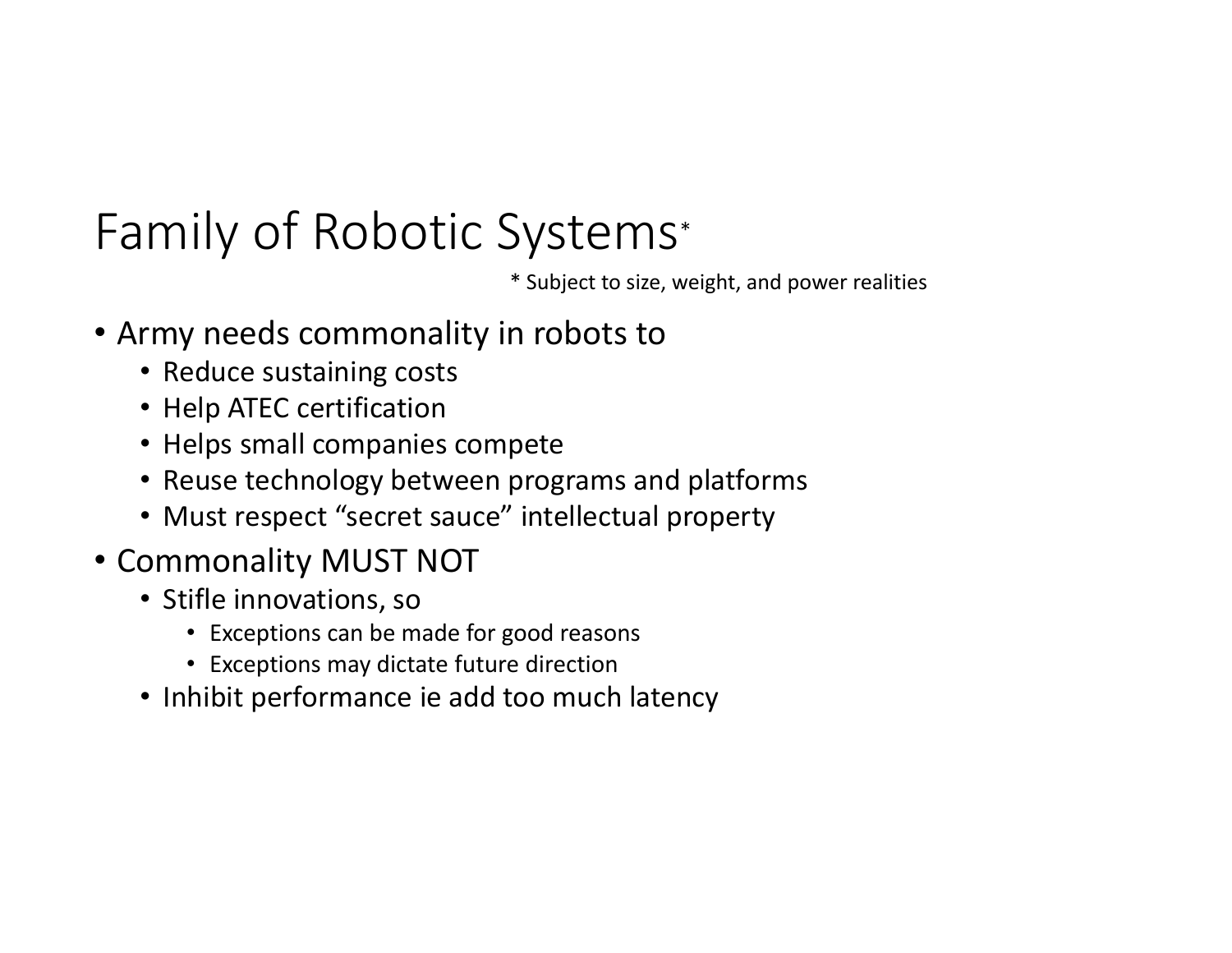#### Candidate Standards

- Ubuntu Linux
- Robot Operating System (ROS 2)
- Robot Operating System M (ROS‐M)
- Inter Operability Profiles (IOP)
- Ethernet or USB‐C

"A Rising Tide Floats All Boats"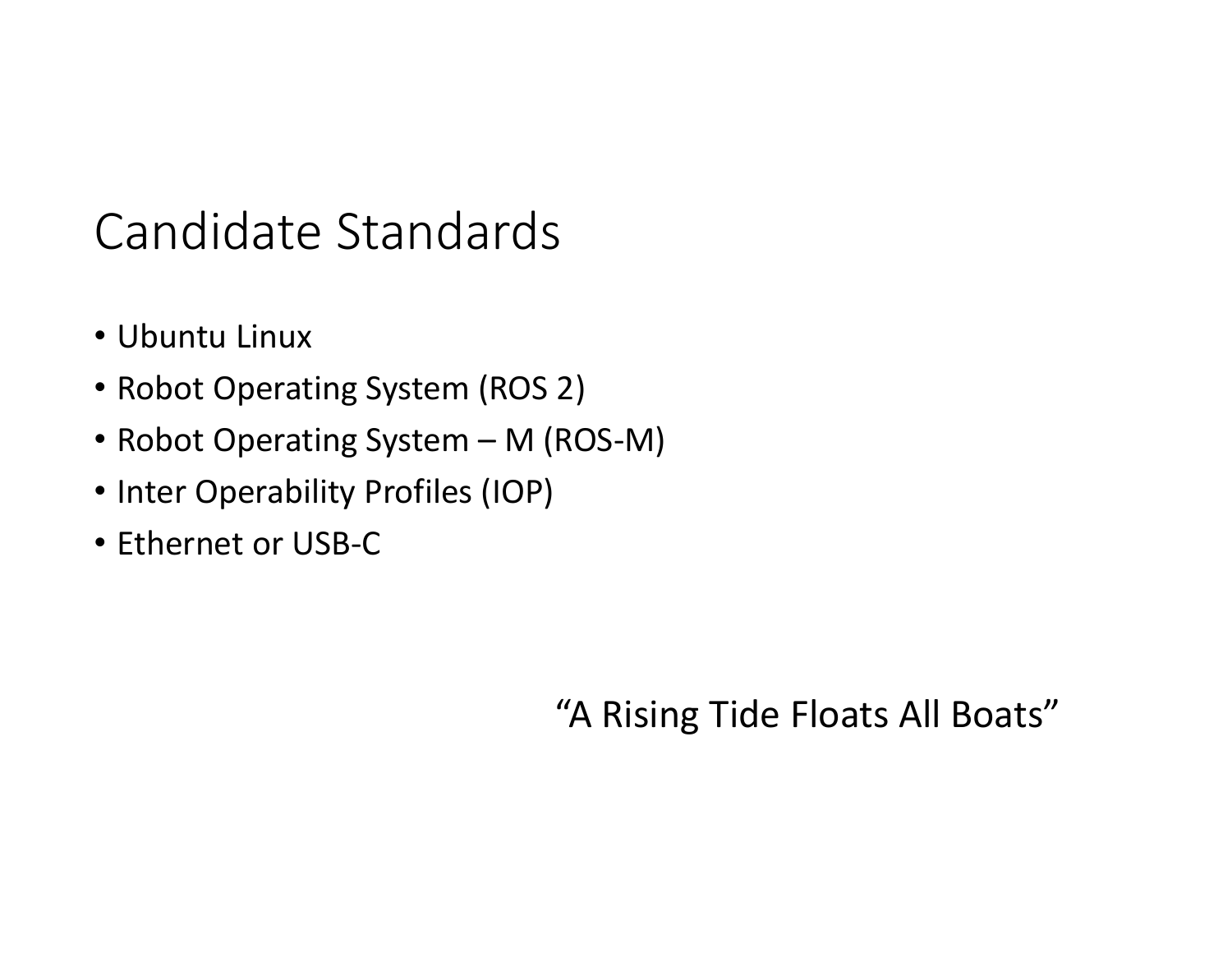### Robot Operating System (ROS) Improvements Needed

- ROS 2 for all projects
- More modularity
- Embedded system support
- Cross compiling infrastructure

"While ROS 1 is invaluable in R&D and prototyping activities, it can't reasonably be taken through the QA process that is applied to products that include, for example, safety-critical systems. Based on that feedback we are designing and developing ROS 2 in such a way that it will be amenable to approval for use in such applications." - Open Robotics CEO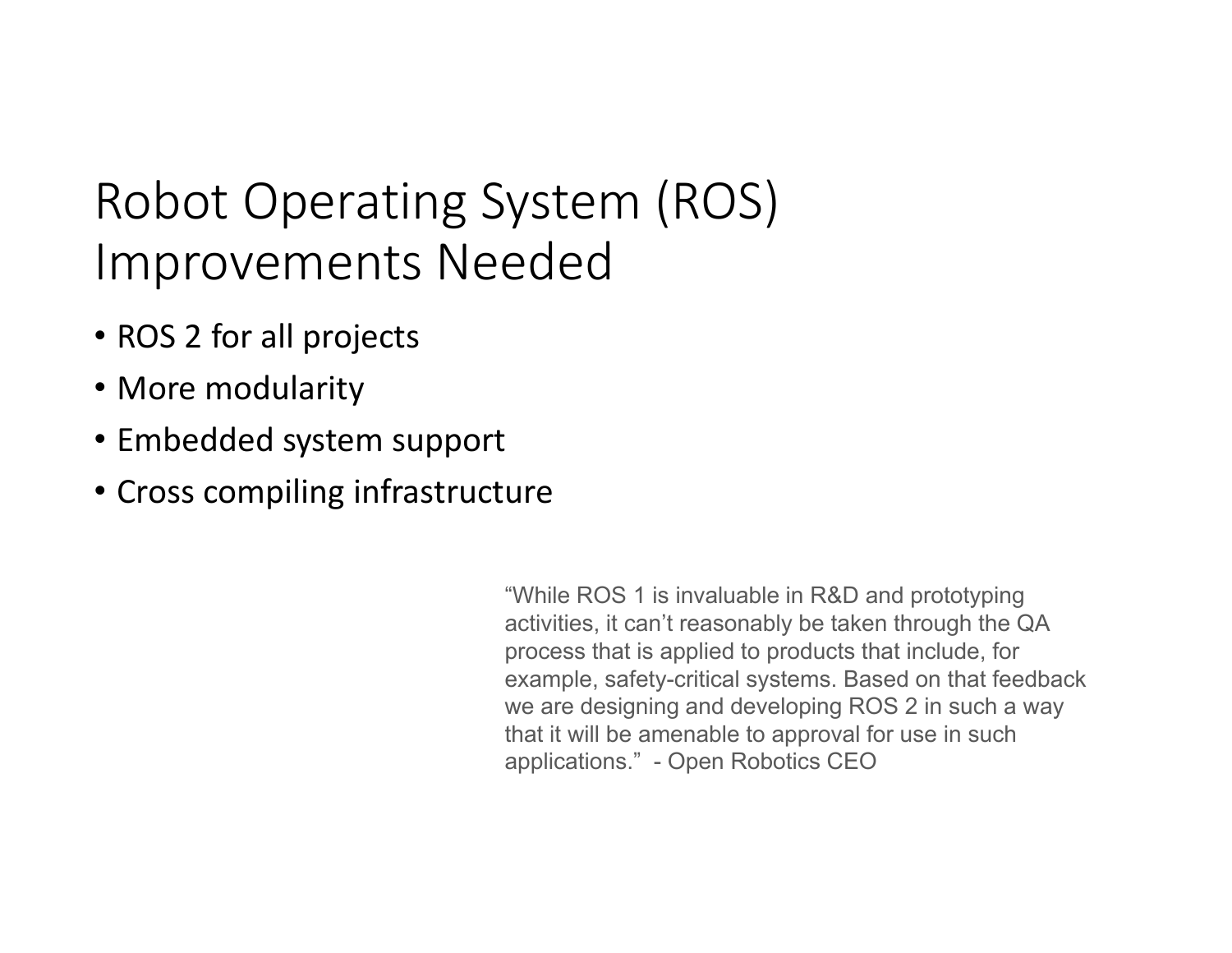#### Drive By Wire

- Steer by Wire
- Shift by Wire (Park by Wire)
- Brake by Wire
- Accelerate by Wire (Electronic Throttle)
- Turret by Wire
- Automatic Loading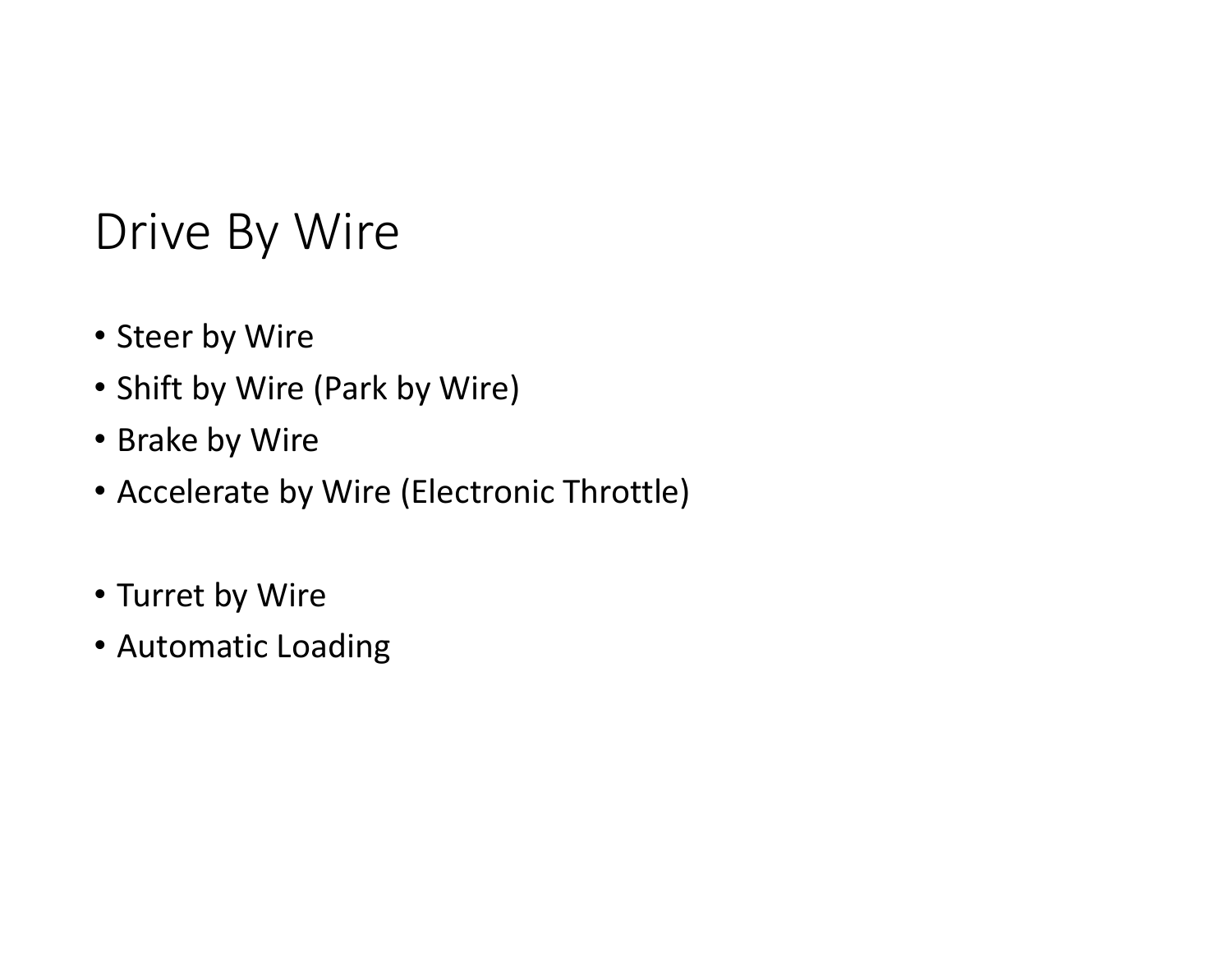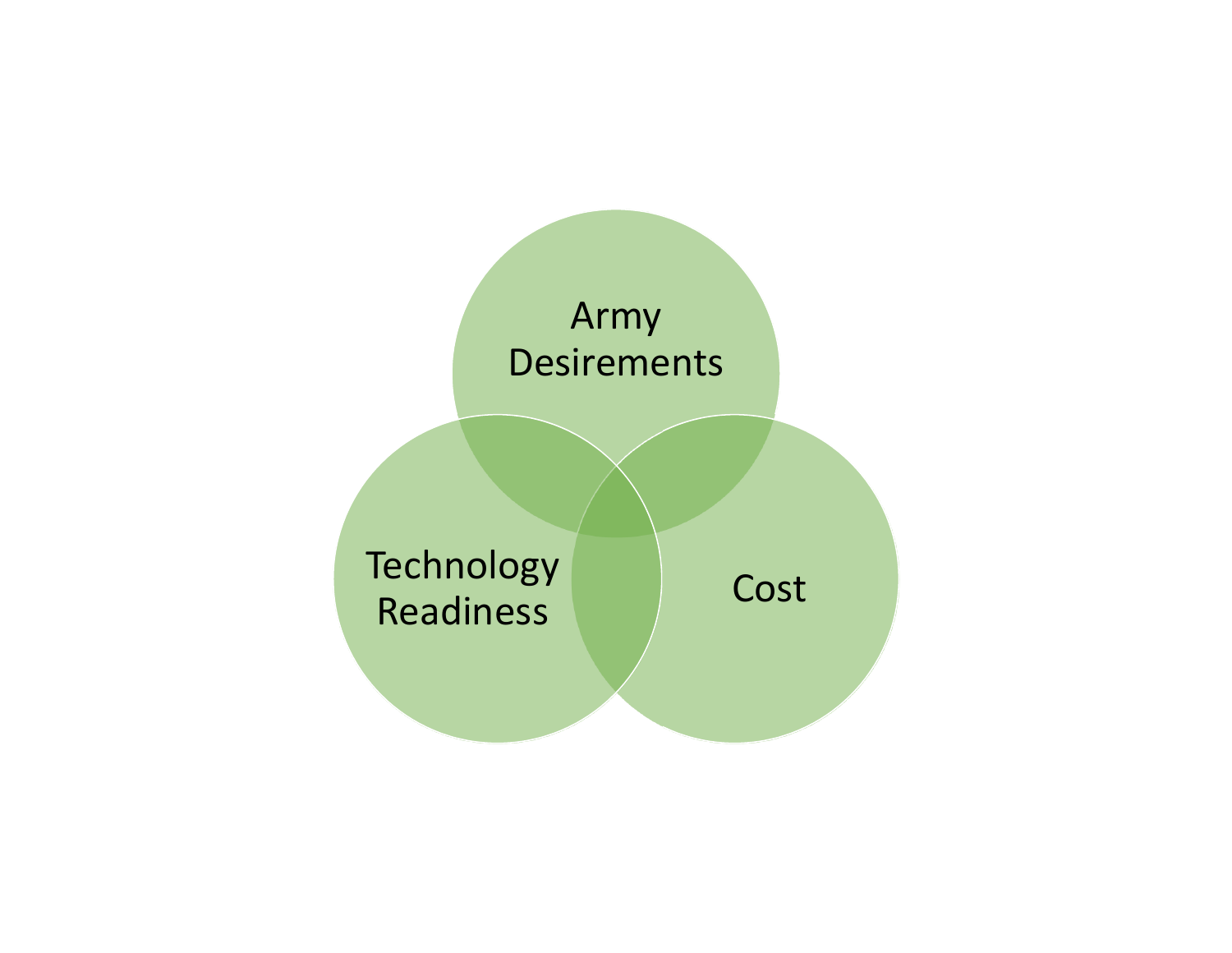# Aided by Commercial Technology

- RCV off‐road autonomy
	- Self driving cars on‐road autonomy
- Small UAS
	- Hobby drones
- Mobility
	- Personal transportation
- Dispersed Logistics
	- Delivery drones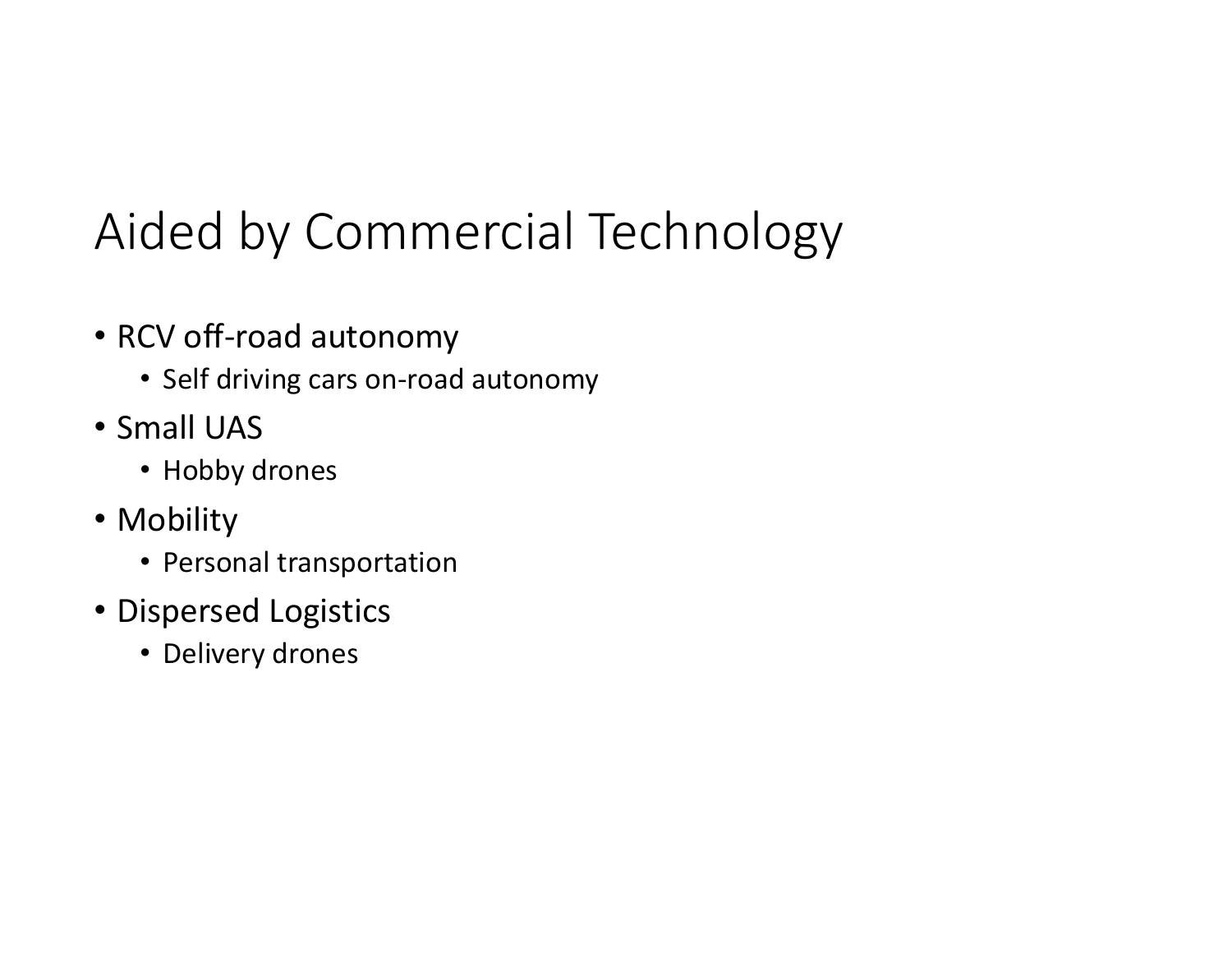#### Great Opportunities

- Unique capability
	- Short Range Recon (SRR) drone
	- Soldier Borne Sensor (SBS)
	- Small Unmanned Ground Vehicles (SUGVs)
- Cognitive load reducing behaviors
	- Automatically cue potential items of interest
	- Turret auto-tracking
- Labor intensive and unchanging
	- Loading ammo
- Riskier missions
	- Robot Combat Vehicle
	- Engineers Breaching Robot
	- CBRNE Detect